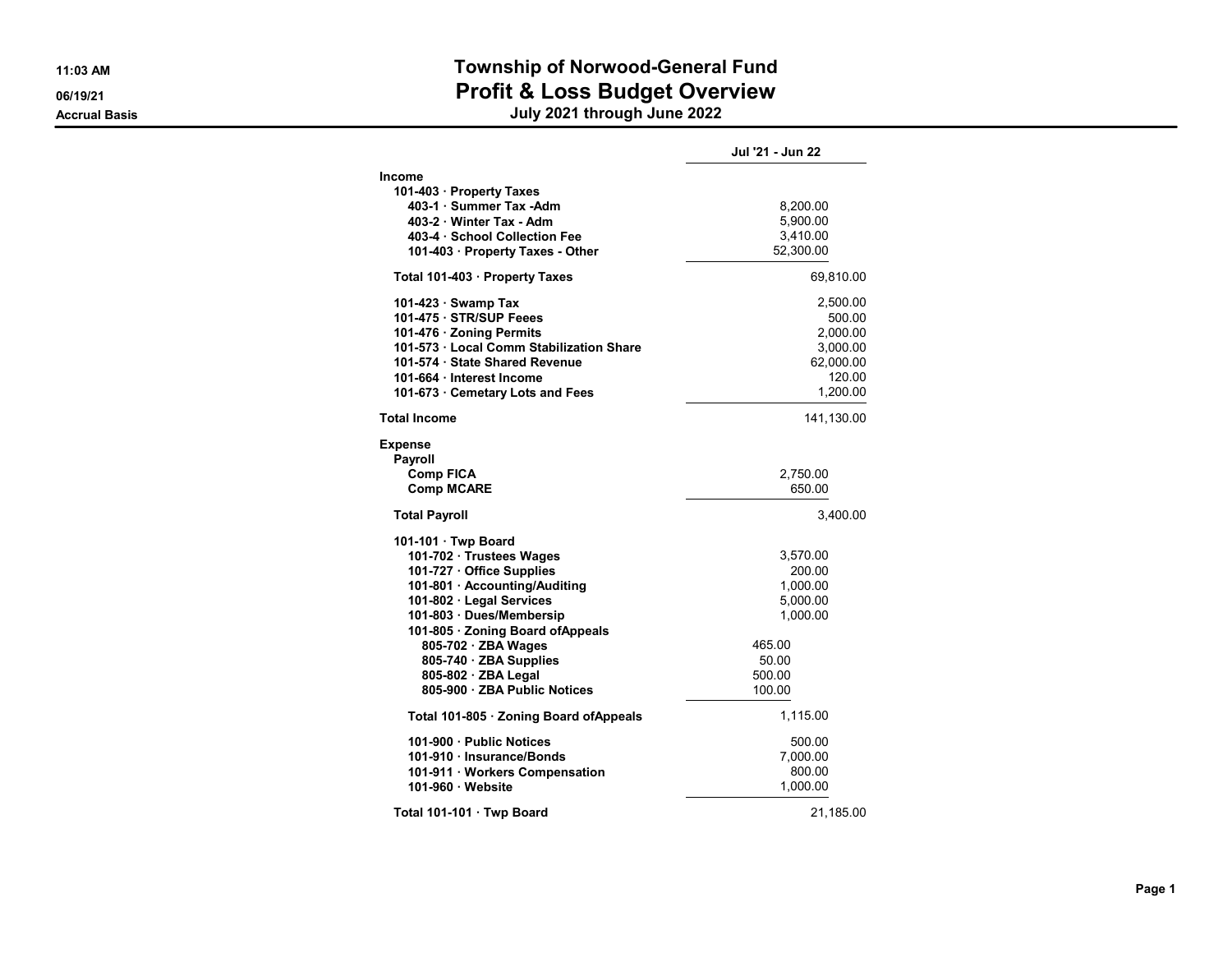### 11:03 AM Township of Norwood-General Fund 06/19/21 OG/19/21

|                                                                                                                                                                                                                                                                 | Jul '21 - Jun 22                                                                 |
|-----------------------------------------------------------------------------------------------------------------------------------------------------------------------------------------------------------------------------------------------------------------|----------------------------------------------------------------------------------|
| 101-171 · Supervisor<br>171-702 · Supervisor Wages<br>171-726 · Supervisor Supplies<br>171-869 · Supervisor Travel<br>171-956 · Supervisor Education                                                                                                            | 6,140.00<br>200.00<br>100.00<br>200.00                                           |
| Total 101-171 Supervisor                                                                                                                                                                                                                                        | 6,640.00                                                                         |
| 101-191 Elections<br>191-702 · Election Wages<br>191-725 · Elections Meals<br>191-726 · Elections Supplies<br>191-740 · Elections Operating Supplies<br>191-956 · Elections Education                                                                           | 1,400.00<br>200.00<br>150.00<br>1,600.00<br>300.00                               |
| Total 101-191 Elections                                                                                                                                                                                                                                         | 3,650.00                                                                         |
| 101-209 · Assessor<br>209-702 · Assessor Wages<br>209-706 · Assessor Services<br>209-727 · Assessor Office Supplies<br>209-740 · Assessor Supplies                                                                                                              | 250.00<br>9,750.00<br>100.00<br>500.00                                           |
| Total 101-209 · Assessor                                                                                                                                                                                                                                        | 10,600.00                                                                        |
| 101-215 Clerk<br>215-702 · Clerk Salary<br>215-703 · Adm. Asst/Deputy Clerk<br>215-704 Webmaster<br>215-727 · Clerk Office Supplies<br>215-740 Clerk Operating Supplies<br>215-775 · Clerk Repairs/Maint<br>215-860 · Clerk Travel<br>215-956 · Clerk Education | 7,652.00<br>1,500.00<br>600.00<br>150.00<br>250.00<br>150.00<br>100.00<br>100.00 |
| <b>Total 101-215 · Clerk</b>                                                                                                                                                                                                                                    | 10,502.00                                                                        |
| 101-247 · Board of Review<br>247-702 · Bd of Review Wages<br>247-725 · Bd of Review Meals<br>247-726 · Bd of Review Supplies<br>247-900 · Bd of Review Public Notices<br>247-956 · Bd of Review Education                                                       | 990.00<br>100.00<br>50.00<br>150.00<br>100.00                                    |
| Total 101-247 · Board of Review                                                                                                                                                                                                                                 | 1.390.00                                                                         |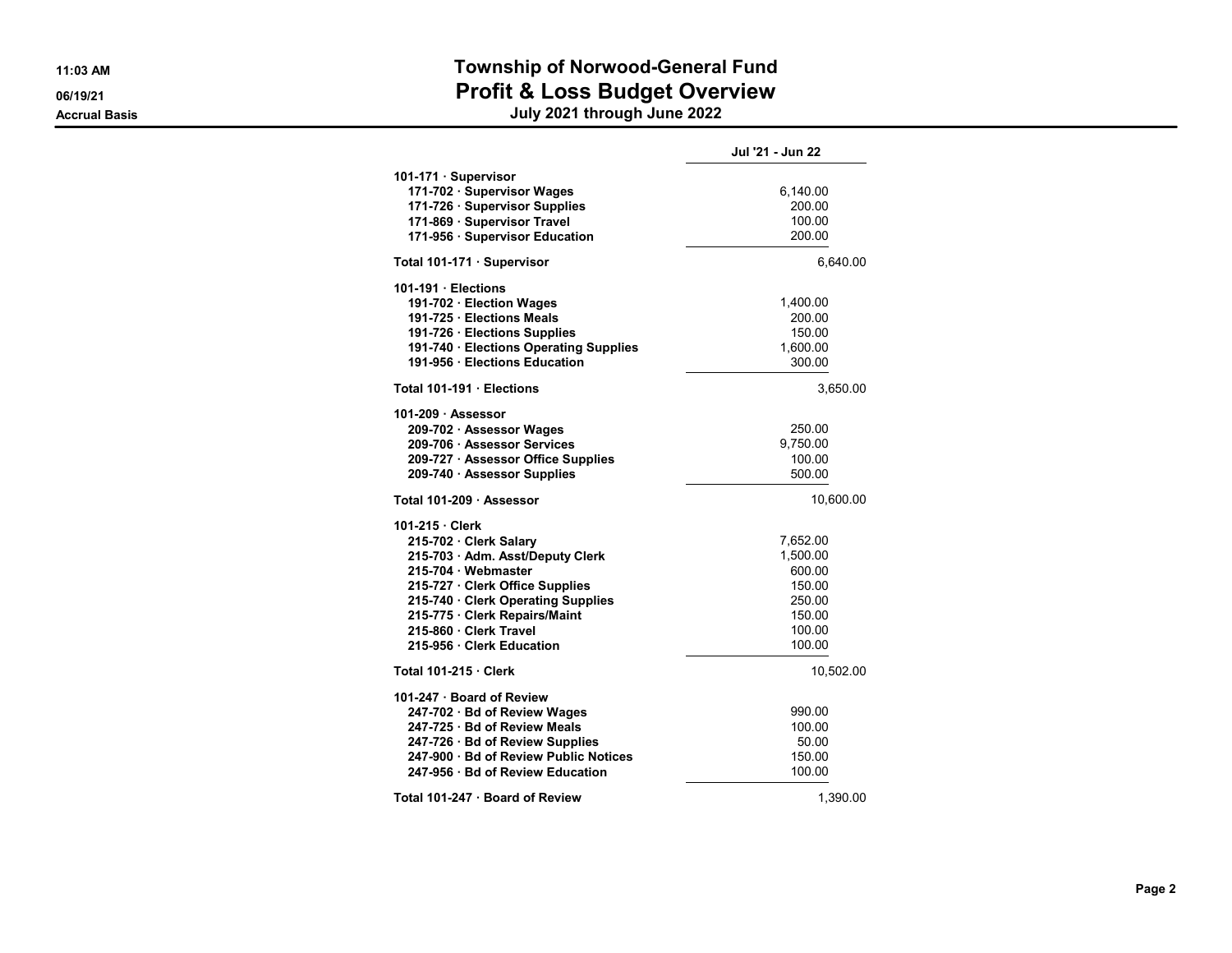### 11:03 AM Township of Norwood-General Fund 06/19/21 OG/19/21

|                                                         | Jul '21 - Jun 22 |
|---------------------------------------------------------|------------------|
| 101-253 Treasurer                                       |                  |
| 253-702 · Treasurer Wages                               | 7,143.00         |
| 253-727 · Treasurer Office Supplies                     | 150.00           |
| 253-740 · Treasurer Operating Supplies                  | 100.00           |
| 253-801 · Treasurer Tax Preparation                     | 1,500.00         |
| 253-860 · Treasurer Travel                              | 100.00           |
| 253-956 · Treasurer Education                           | 100.00           |
| Total 101-253 · Treasurer                               | 9,093.00         |
| 101-255 · Zoning Administrator                          |                  |
| 255-702 · Zoning Admin Wages                            | 6,000.00         |
| 255-726 · STR/SUP/Mileage                               | 100.00           |
| 255-727 · Zoning Admin Supplies/Mileage                 | 500.00           |
| 255-802 · Legal Services                                | 400.00           |
| 255-860 · Zoning Admin Travel                           | 100.00           |
| 255-956 · Zoning Admin Education                        | 100.00           |
| Total 101-255 · Zoning Administrator                    | 7,200.00         |
| 101-265 · Township Hall<br>101-265-2 Historic Town Hall |                  |
| 265-2-775 Old Hall Maintenance                          | 3,000.00         |
| Total 101-265-2 Historic Town Hall                      | 3,000.00         |
| 265-706 · Twp Hall Contracted Services                  | 800.00           |
| 265-750 · Internet Service                              | 1,200.00         |
| 265-775 · Twp Hall Repair/ Maintenance                  | 2.200.00         |
| 265-850 · Twp Hall Telephone                            | 1,200.00         |
| 265-921 · Twp Hall Electricity                          | 1,200.00         |
| 265-922 · Twp Hall Heating Fuel                         | 1,500.00         |
| 265-974 · New Town Hall<br>265-974-2 LOAN New Hall      | 20,000.00        |
| Total 265-974 · New Town Hall                           | 20,000.00        |
| Total 101-265 · Township Hall                           | 31,100.00        |
| 101-276 Cemetary                                        |                  |
| 276-702 · Cemetary Wages                                | 600.00           |
| 276-706 · Cemetary Contracted Services                  | 5,000.00         |
| 276-974 · Cemetary Improvements                         | 300.00           |
| Total 101-276 Cemetary                                  | 5,900.00         |